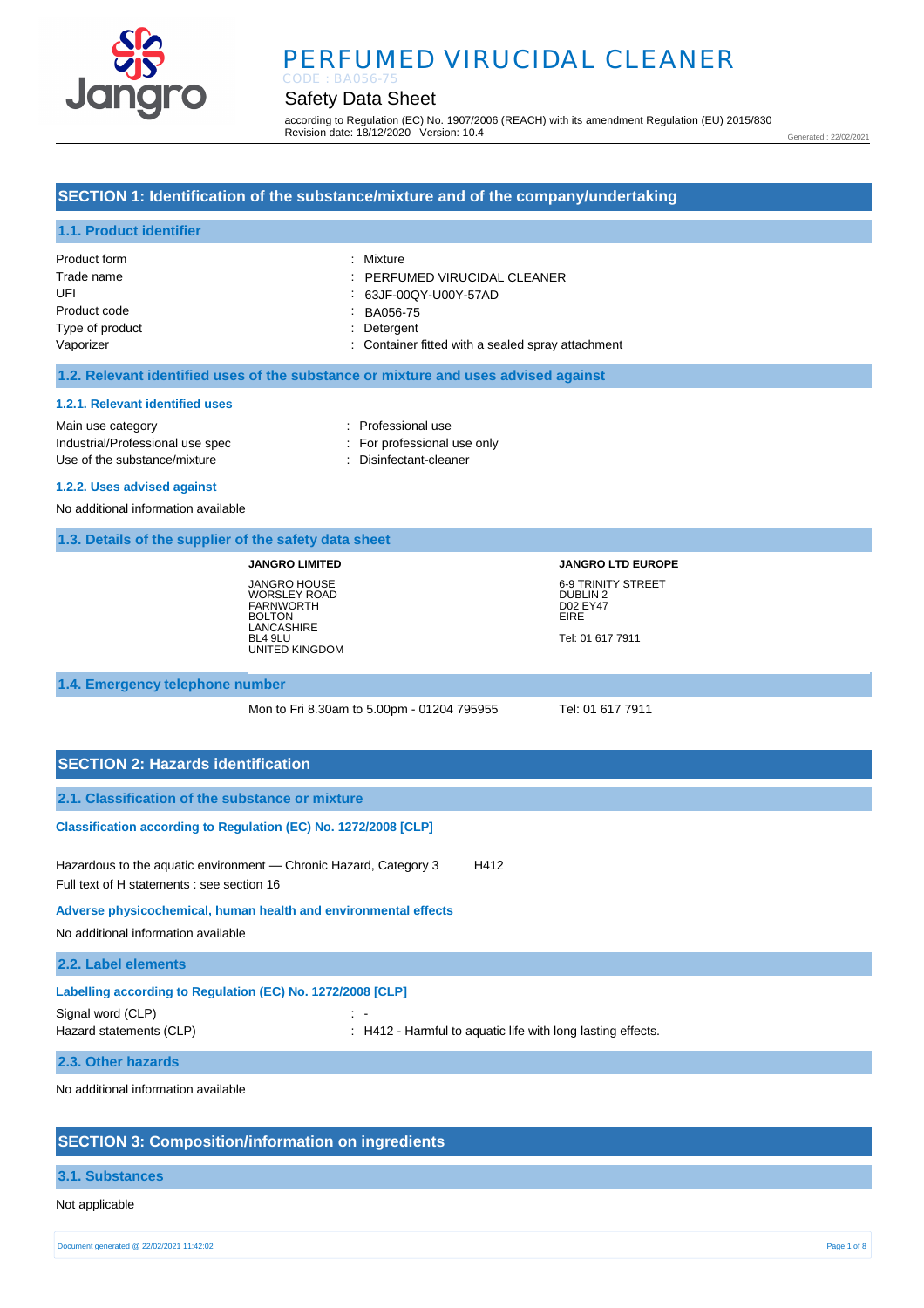according to Regulation (EC) No. 1907/2006 (REACH) with its amendment Regulation (EU) 2015/830

| 3.2. Mixtures                                                             |                                                                           |               |                                                                                                                                       |
|---------------------------------------------------------------------------|---------------------------------------------------------------------------|---------------|---------------------------------------------------------------------------------------------------------------------------------------|
| <b>Name</b>                                                               | <b>Product identifier</b>                                                 | $\frac{1}{2}$ | <b>Classification according to</b><br><b>Regulation (EC) No.</b><br>1272/2008 [CLP]                                                   |
| Quaternary ammonium compounds, benzyl-C12-16-<br>alkyldimethyl, chlorides | (CAS-No.) 68424-85-1<br>(EC-No.) 270-325-2<br>(REACH-no) 01-2119965180-41 | $0.1 - 1$     | Acute Tox. 4 (Oral), H302<br>Skin Corr. 1B, H314<br>Eye Dam. 1, H318<br>Aquatic Acute 1, H400 (M=10)<br>Aquatic Chronic 1, H410 (M=1) |
| Full text of H-statements: see section 16                                 |                                                                           |               |                                                                                                                                       |

| <b>SECTION 4: First aid measures</b>                                                                                              |                                                                                                                                                                                                                                                                                                             |  |
|-----------------------------------------------------------------------------------------------------------------------------------|-------------------------------------------------------------------------------------------------------------------------------------------------------------------------------------------------------------------------------------------------------------------------------------------------------------|--|
| 4.1. Description of first aid measures                                                                                            |                                                                                                                                                                                                                                                                                                             |  |
| First-aid measures after inhalation<br>First-aid measures after skin contact<br>First-aid measures after eye contact              | : Remove person to fresh air and keep comfortable for breathing.<br>: Wash skin with plenty of water.<br>: IF IN EYES: Rinse cautiously with water for several minutes. Remove contact lenses, if<br>present and easy to do. Continue rinsing. If eye irritation persists: Get medical<br>advice/attention. |  |
| : Give nothing or a little water to drink. Get medical advice/attention if you feel unwell.<br>First-aid measures after ingestion |                                                                                                                                                                                                                                                                                                             |  |
| 4.2. Most important symptoms and effects, both acute and delayed                                                                  |                                                                                                                                                                                                                                                                                                             |  |
| Symptoms/effects after skin contact<br>Symptoms/effects after eye contact                                                         | : Repeated or prolonged skin contact may cause irritation.<br>: May cause slight irritation.                                                                                                                                                                                                                |  |
| 4.3. Indication of any immediate medical attention and special treatment needed                                                   |                                                                                                                                                                                                                                                                                                             |  |

Treat symptomatically.

| <b>SECTION 5: Firefighting measures</b>                    |                                     |  |
|------------------------------------------------------------|-------------------------------------|--|
| 5.1. Extinguishing media                                   |                                     |  |
| Suitable extinguishing media                               | : Carbon dioxide. Dry powder. Foam. |  |
| 5.2. Special hazards arising from the substance or mixture |                                     |  |
| No additional information available                        |                                     |  |
| 5.3. Advice for firefighters                               |                                     |  |
| No additional information available                        |                                     |  |
|                                                            |                                     |  |
| <b>SECTION 6: Accidental release measures</b>              |                                     |  |
|                                                            |                                     |  |

| 6.1. Personal precautions, protective equipment and emergency procedures |                                                  |             |
|--------------------------------------------------------------------------|--------------------------------------------------|-------------|
| 6.1.1. For non-emergency personnel                                       |                                                  |             |
| Emergency procedures                                                     | : Evacuate unnecessary personnel.                |             |
| 6.1.2. For emergency responders                                          |                                                  |             |
| Protective equipment                                                     | : Use personal protective equipment as required. |             |
| <b>6.2. Environmental precautions</b>                                    |                                                  |             |
| Avoid release to the environment.                                        |                                                  |             |
| 6.3. Methods and material for containment and cleaning up                |                                                  |             |
| For containment                                                          | : Collect spillage.                              |             |
| Document generated @ 22/02/2021 11:42:02                                 |                                                  | Page 2 of 8 |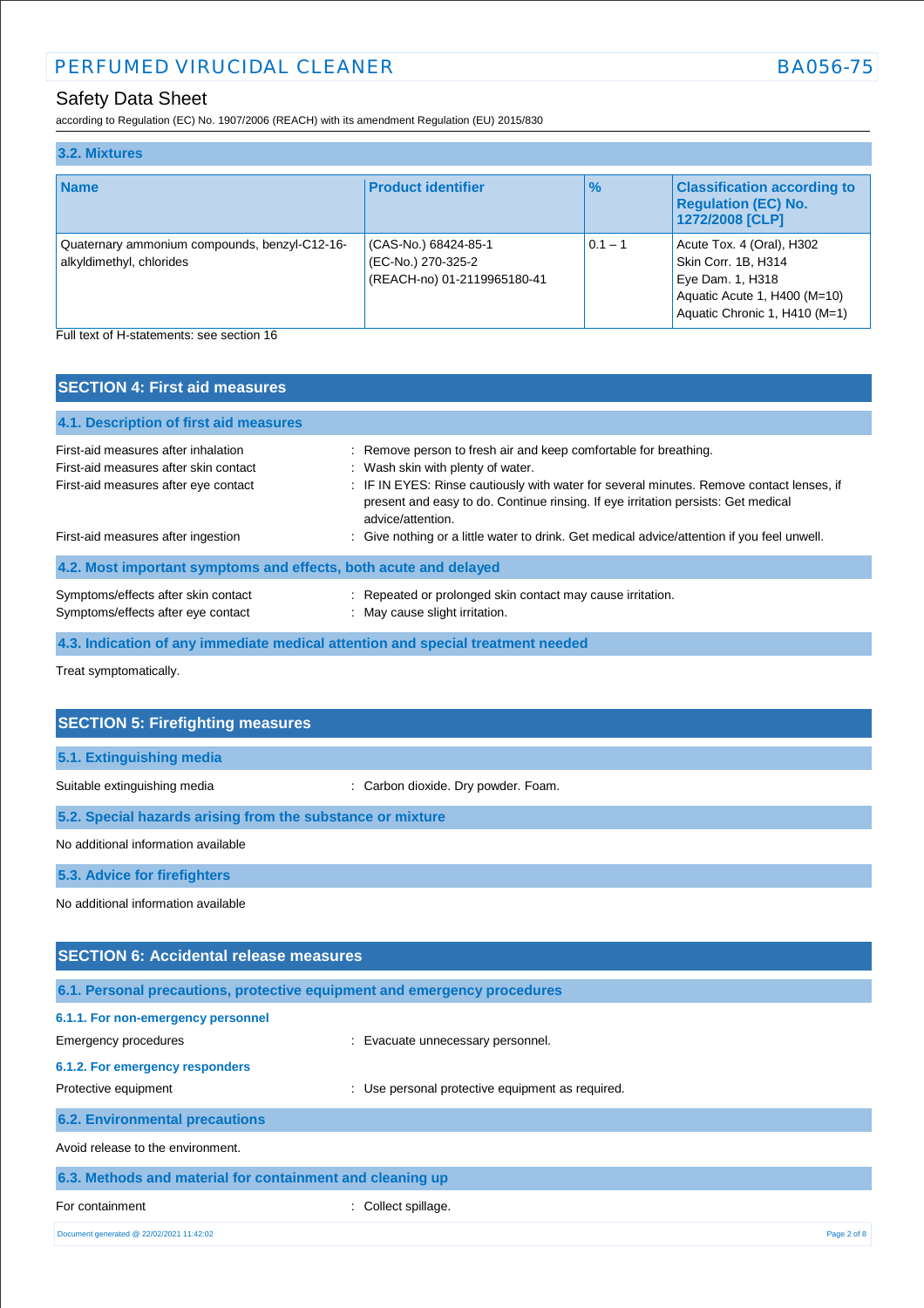according to Regulation (EC) No. 1907/2006 (REACH) with its amendment Regulation (EU) 2015/830

Methods for cleaning up **interpret in the spills** with inert solids, such as clay or diatomaceous earth as soon as possible.

### **6.4. Reference to other sections**

For further information refer to section 8: "Exposure controls/personal protection". For further information refer to section 13.

| <b>SECTION 7: Handling and storage</b>                                                                 |                                                                                                                                                                                                   |  |  |  |
|--------------------------------------------------------------------------------------------------------|---------------------------------------------------------------------------------------------------------------------------------------------------------------------------------------------------|--|--|--|
| 7.1. Precautions for safe handling                                                                     |                                                                                                                                                                                                   |  |  |  |
| Precautions for safe handling<br>Hygiene measures                                                      | : Avoid contact with eyes.<br>Do not eat, drink or smoke when using this product.                                                                                                                 |  |  |  |
| 7.2. Conditions for safe storage, including any incompatibilities                                      |                                                                                                                                                                                                   |  |  |  |
| <b>Technical measures</b><br>Storage conditions<br>Incompatible products<br>Special rules on packaging | Does not require any specific or particular technical measures.<br>: Keep container closed when not in use.<br>: Oxidizing agent. Strong acids. Strong bases.<br>Keep only in original container. |  |  |  |
| 7.3. Specific end use(s)                                                                               |                                                                                                                                                                                                   |  |  |  |

No additional information available

# **SECTION 8: Exposure controls/personal protection**

### **8.1. Control parameters**

**8.1.1 National occupational exposure and biological limit values** 

No additional information available

**8.1.2. Recommended monitoring procedures** 

No additional information available

**8.1.3. Air contaminants formed** 

No additional information available

#### **8.1.4. DNEL and PNEC**

No additional information available

**8.1.5. Control banding** 

No additional information available

**8.2. Exposure controls**

# **8.2.1. Appropriate engineering controls**

No additional information available

**8.2.2. Personal protection equipment** 

#### **8.2.2.1. Eye and face protection**

| <b>Eye protection:</b>                    |  |
|-------------------------------------------|--|
| Not required for normal conditions of use |  |

#### **8.2.2.2. Skin protection**

**Skin and body protection:**

Not required for normal conditions of use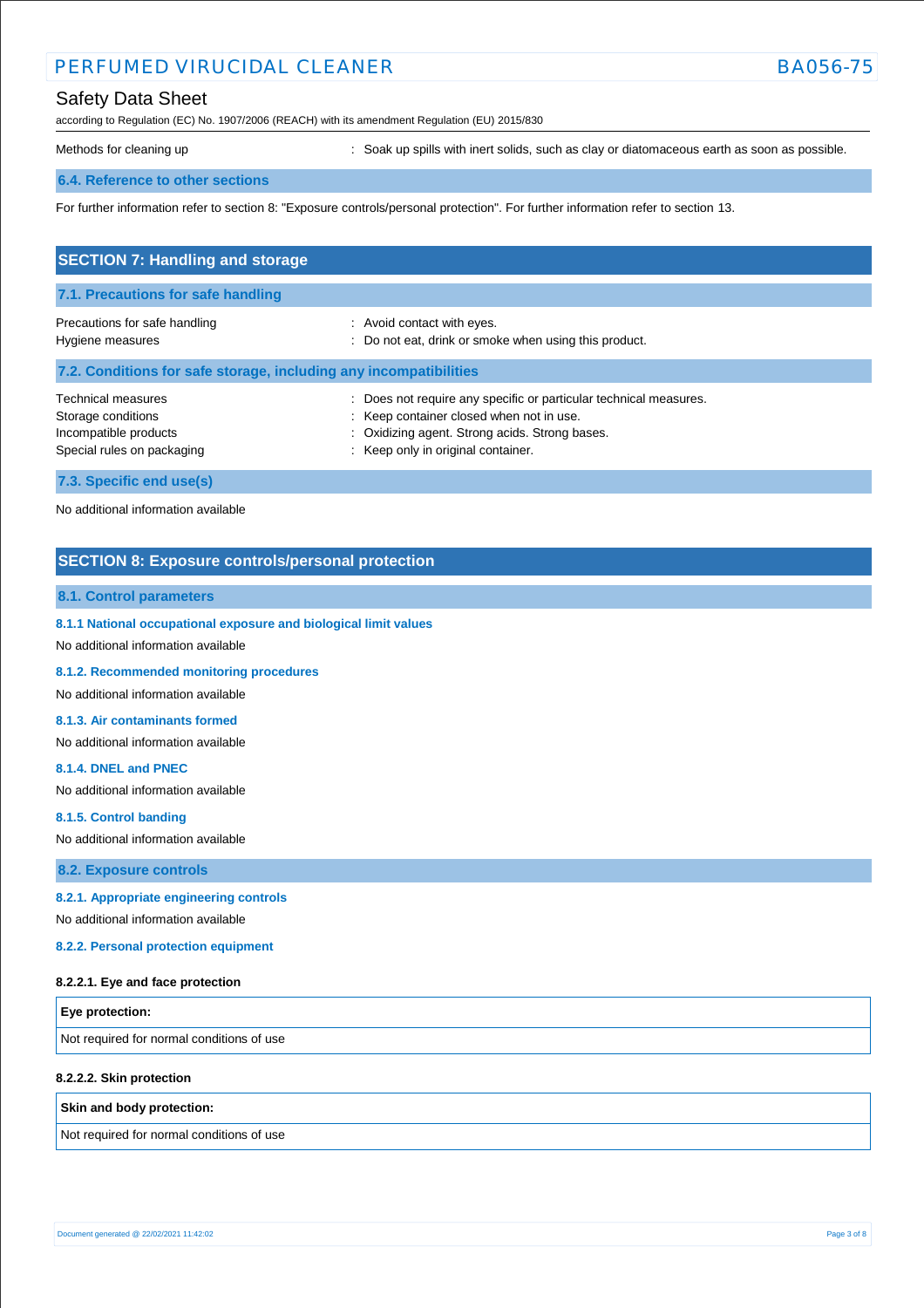# Safety Data Sheet

according to Regulation (EC) No. 1907/2006 (REACH) with its amendment Regulation (EU) 2015/830

| Hand protection: |  |  |
|------------------|--|--|
|                  |  |  |

In case of repeated or prolonged contact wear gloves. Chemical resistant gloves (according to European standard EN 374 or equivalent)

# **Other skin protection**

**Materials for protective clothing:**

Not required for normal conditions of use

### **8.2.2.3. Respiratory protection**

#### **Respiratory protection:**

Not required for normal conditions of use

#### **8.2.2.4. Thermal hazards**

No additional information available

# **8.2.3. Environmental exposure controls**

No additional information available

# **SECTION 9: Physical and chemical properties**

# **9.1. Information on basic physical and chemical properties**

| Physical state                                  | Liquid            |
|-------------------------------------------------|-------------------|
| Appearance                                      | Liquid.           |
| Colour                                          | Purple.           |
| Odour                                           | Floral.           |
| Odour threshold                                 | No data available |
| рH                                              | 10                |
| Relative evaporation rate (butylacetate=1)      | No data available |
| Melting point                                   | No data available |
| Freezing point                                  | No data available |
| Boiling point                                   | $\geq 100$ °C     |
| Flash point                                     | No data available |
| Auto-ignition temperature                       | No data available |
| Decomposition temperature                       | No data available |
| Flammability (solid, gas)                       | No data available |
| Vapour pressure                                 | No data available |
| Relative vapour density at 20 °C                | No data available |
| Relative density                                | 1                 |
| Solubility                                      | Soluble in water. |
| Partition coefficient n-octanol/water (Log Pow) | No data available |
| Viscosity, kinematic                            | No data available |
| Viscosity, dynamic                              | No data available |
| Explosive properties                            | No data available |
| Oxidising properties                            | No data available |
| <b>Explosive limits</b>                         | No data available |

### **9.2. Other information**

No additional information available

# **SECTION 10: Stability and reactivity**

# **10.1. Reactivity**

The product is non-reactive under normal conditions of use, storage and transport.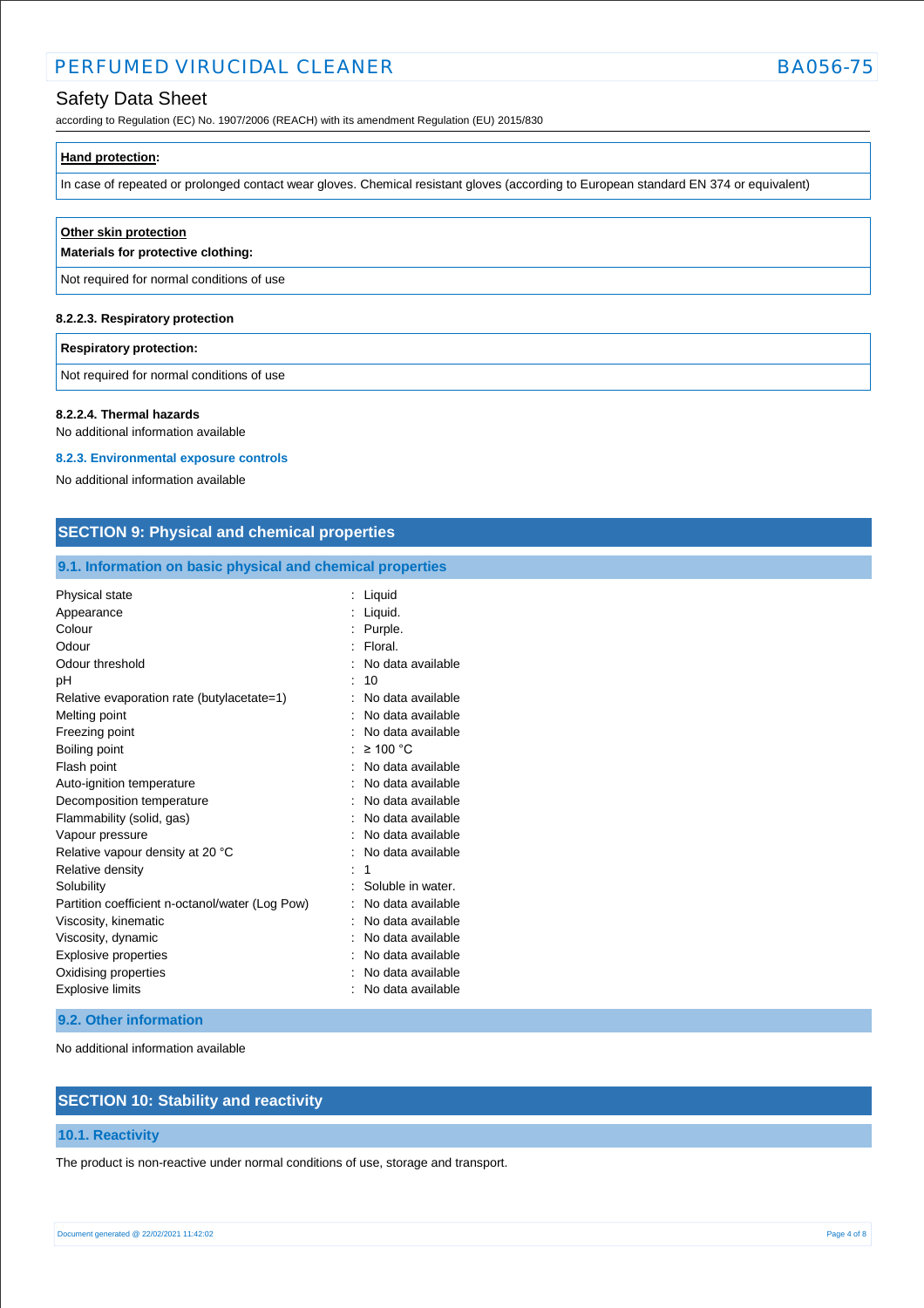# Safety Data Sheet

according to Regulation (EC) No. 1907/2006 (REACH) with its amendment Regulation (EU) 2015/830

| <b>10.2. Chemical stability</b>                                         |
|-------------------------------------------------------------------------|
|                                                                         |
| Stable under normal conditions.                                         |
|                                                                         |
| 10.3. Possibility of hazardous reactions                                |
|                                                                         |
| No dangerous reactions known under normal conditions of use.            |
|                                                                         |
| 10.4. Conditions to avoid                                               |
|                                                                         |
|                                                                         |
| None under recommended storage and handling conditions (see section 7). |
|                                                                         |
| 10.5. Incompatible materials                                            |
|                                                                         |

No additional information available

**10.6. Hazardous decomposition products**

No additional information available

| <b>SECTION 11: Toxicological information</b> |                                                 |  |  |  |
|----------------------------------------------|-------------------------------------------------|--|--|--|
| 11.1 Information on toxicological effects    |                                                 |  |  |  |
| Acute toxicity (oral)                        | : Not classified                                |  |  |  |
| Acute toxicity (dermal)                      | Not classified                                  |  |  |  |
| Acute toxicity (inhalation)                  | Not classified                                  |  |  |  |
| Skin corrosion/irritation                    | : Not classified<br>pH: 10                      |  |  |  |
| Serious eye damage/irritation                | : Not classified<br>pH: 10                      |  |  |  |
| Respiratory or skin sensitisation            | : Not classified                                |  |  |  |
| Germ cell mutagenicity                       | : Not classified                                |  |  |  |
| Carcinogenicity                              | Not classified                                  |  |  |  |
| Reproductive toxicity                        | Not classified                                  |  |  |  |
| STOT-single exposure                         | : Not classified                                |  |  |  |
| STOT-repeated exposure                       | Not classified<br>$\bullet$                     |  |  |  |
| Aspiration hazard                            | Not classified<br>٠.                            |  |  |  |
| <b>SELGIENE ULTRA (RTU)</b>                  |                                                 |  |  |  |
| Vaporizer                                    | Container fitted with a sealed spray attachment |  |  |  |

| <b>SECTION 12: Ecological information</b>                                                                      |                                                                          |
|----------------------------------------------------------------------------------------------------------------|--------------------------------------------------------------------------|
| 12.1. Toxicity                                                                                                 |                                                                          |
| Hazardous to the aquatic environment, short-term<br>(acute)<br>Hazardous to the aquatic environment, long-term | : Not classified<br>: Harmful to aquatic life with long lasting effects. |
| (chronic)                                                                                                      |                                                                          |
| 12.2. Persistence and degradability                                                                            |                                                                          |
| No additional information available                                                                            |                                                                          |
| 12.3. Bioaccumulative potential                                                                                |                                                                          |
| No additional information available                                                                            |                                                                          |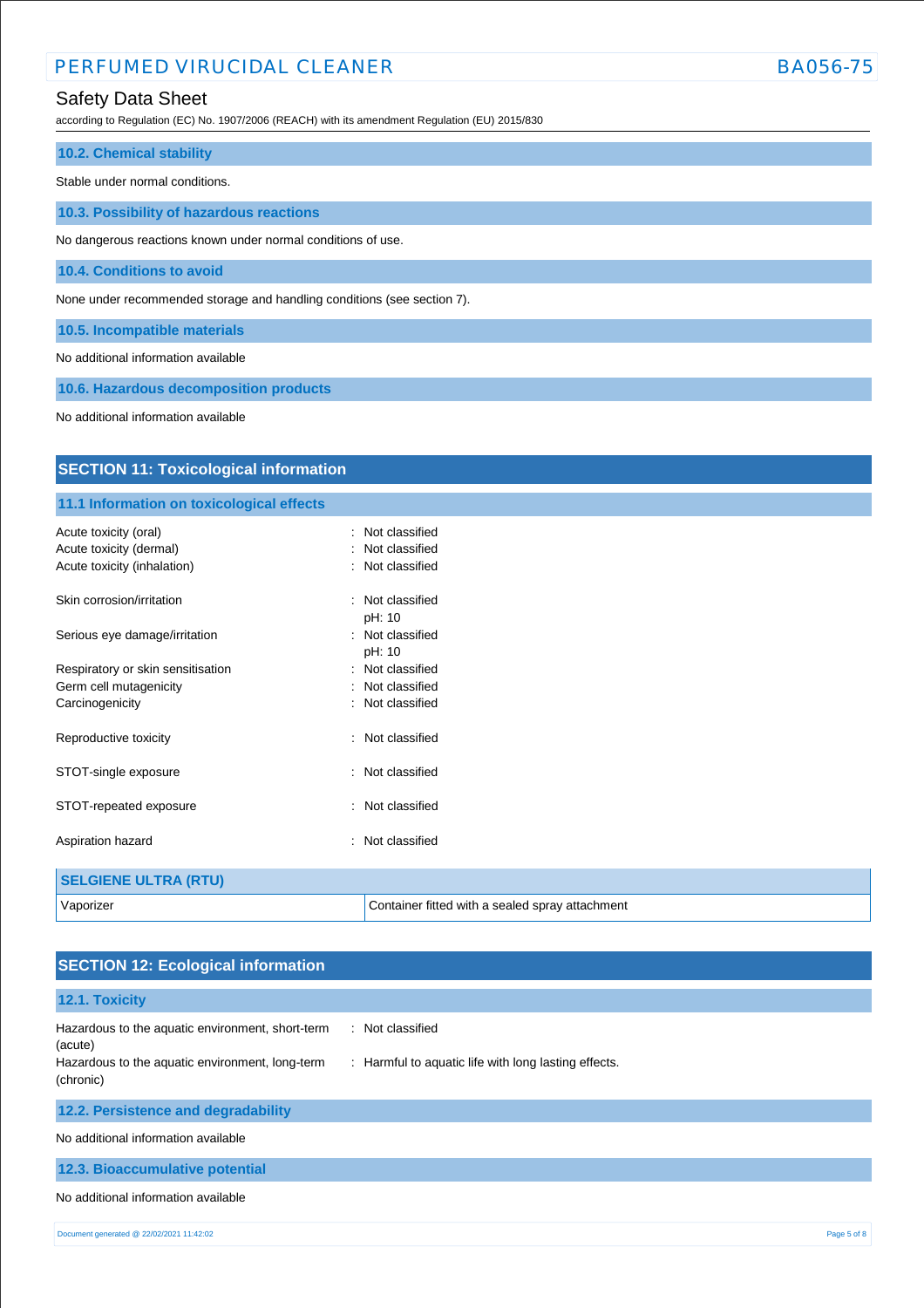according to Regulation (EC) No. 1907/2006 (REACH) with its amendment Regulation (EU) 2015/830

| 12.4. Mobility in soil                   |  |  |
|------------------------------------------|--|--|
| No additional information available      |  |  |
| 12.5. Results of PBT and vPvB assessment |  |  |
| No additional information available      |  |  |
| 12.6. Other adverse effects              |  |  |
| No additional information available      |  |  |
|                                          |  |  |

**13.1. Waste treatment methods**

No additional information available

# **SECTION 14: Transport information**

**SECTION 13: Disposal considerations**

In accordance with ADR / IMDG / IATA

| 14.1 UN number                                                                                                                                         |                                                          |
|--------------------------------------------------------------------------------------------------------------------------------------------------------|----------------------------------------------------------|
| UN-No. (ADR)<br>UN-No. (IMDG)<br>UN-No. (IATA)                                                                                                         | : Not applicable<br>Not applicable<br>: Not applicable   |
| 14.2. UN proper shipping name                                                                                                                          |                                                          |
| Proper Shipping Name (ADR)<br>Proper Shipping Name (IMDG)<br>Proper Shipping Name (IATA)                                                               | : Not applicable<br>: Not applicable<br>: Not applicable |
| 14.3. Transport hazard class(es)                                                                                                                       |                                                          |
| <b>ADR</b><br>Transport hazard class(es) (ADR)<br><b>IMDG</b><br>Transport hazard class(es) (IMDG)<br><b>IATA</b><br>Transport hazard class(es) (IATA) | : Not applicable<br>: Not applicable<br>: Not applicable |
| 14.4. Packing group                                                                                                                                    |                                                          |
| Packing group (ADR)<br>Packing group (IMDG)<br>Packing group (IATA)<br><b>14.5. Environmental hazards</b>                                              | Not applicable<br>Not applicable<br>: Not applicable     |
| Dangerous for the environment<br>Marine pollutant<br>Other information                                                                                 | : No<br>: No<br>: No supplementary information available |
| 14.6. Special precautions for user                                                                                                                     |                                                          |
| <b>Overland transport</b><br>No data available<br><b>Transport by sea</b><br>No data available                                                         |                                                          |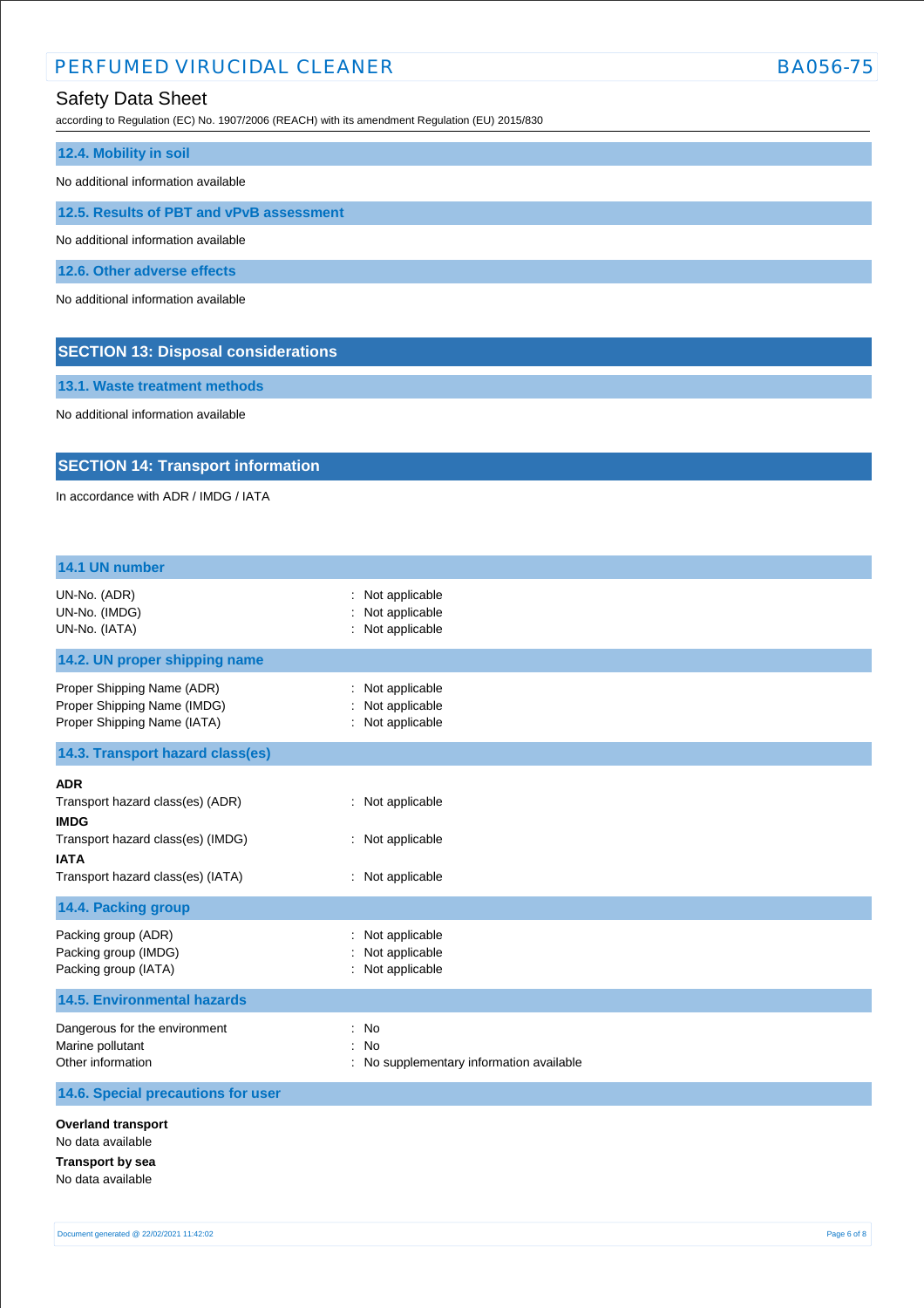# Safety Data Sheet

according to Regulation (EC) No. 1907/2006 (REACH) with its amendment Regulation (EU) 2015/830

#### **Air transport**

No data available

### **14.7. Transport in bulk according to Annex II of Marpol and the IBC Code**

Not applicable

# **SECTION 15: Regulatory information**

**15.1. Safety, health and environmental regulations/legislation specific for the substance or mixture**

#### **15.1.1. EU-Regulations**

Contains no REACH substances with Annex XVII restrictions

Contains no substance on the REACH candidate list

Contains no REACH Annex XIV substances

Contains no substance subject to Regulation (EU) No 649/2012 of the European Parliament and of the Council of 4 July 2012 concerning the export and import of hazardous chemicals.

Contains no substance subject to Regulation (EU) No 2019/1021 of the European Parliament and of the Council of 20 June 2019 on persistent organic pollutants

| Detergent Regulation (648/2004/EC): Labelling of contents: |               |  |
|------------------------------------------------------------|---------------|--|
| <b>Component</b>                                           | $\frac{9}{6}$ |  |
| cationic surfactants, non-ionic surfactants                | $< 5\%$       |  |
| perfumes                                                   |               |  |

### **15.1.2. National regulations**

### **United Kingdom**

British National Regulations : Commission Regulation (EU) 2015/830 of 28 May 2015 amending Regulation (EC) No 1907/2006 of the European Parliament and of the Council on the Registration, Evaluation, Authorisation and Restriction of Chemicals (REACH). Classification Labelling Packaging Regulation; Regulation (EC) No 1272/2008. Detergent Regulation (648/2004/EC).

### **15.2. Chemical safety assessment**

No additional information available

# **SECTION 16: Other information**

| Full text of H- and EUH-statements: |                                                                   |  |  |  |
|-------------------------------------|-------------------------------------------------------------------|--|--|--|
| Acute Tox. 4 (Oral)                 | Acute toxicity (oral), Category 4                                 |  |  |  |
| Aquatic Acute 1                     | Hazardous to the aquatic environment - Acute Hazard, Category 1   |  |  |  |
| Aquatic Chronic 1                   | Hazardous to the aquatic environment - Chronic Hazard, Category 1 |  |  |  |
| Eye Dam. 1                          | Serious eye damage/eye irritation, Category 1                     |  |  |  |
| Skin Corr. 1B                       | Skin corrosion/irritation, Category 1, Sub-Category 1B            |  |  |  |
| H302                                | Harmful if swallowed.                                             |  |  |  |
| H314                                | Causes severe skin burns and eye damage.                          |  |  |  |
| H318                                | Causes serious eye damage.                                        |  |  |  |
| H400                                | Very toxic to aquatic life.                                       |  |  |  |
| H410                                | Very toxic to aquatic life with long lasting effects.             |  |  |  |
| H412                                | Harmful to aquatic life with long lasting effects.                |  |  |  |